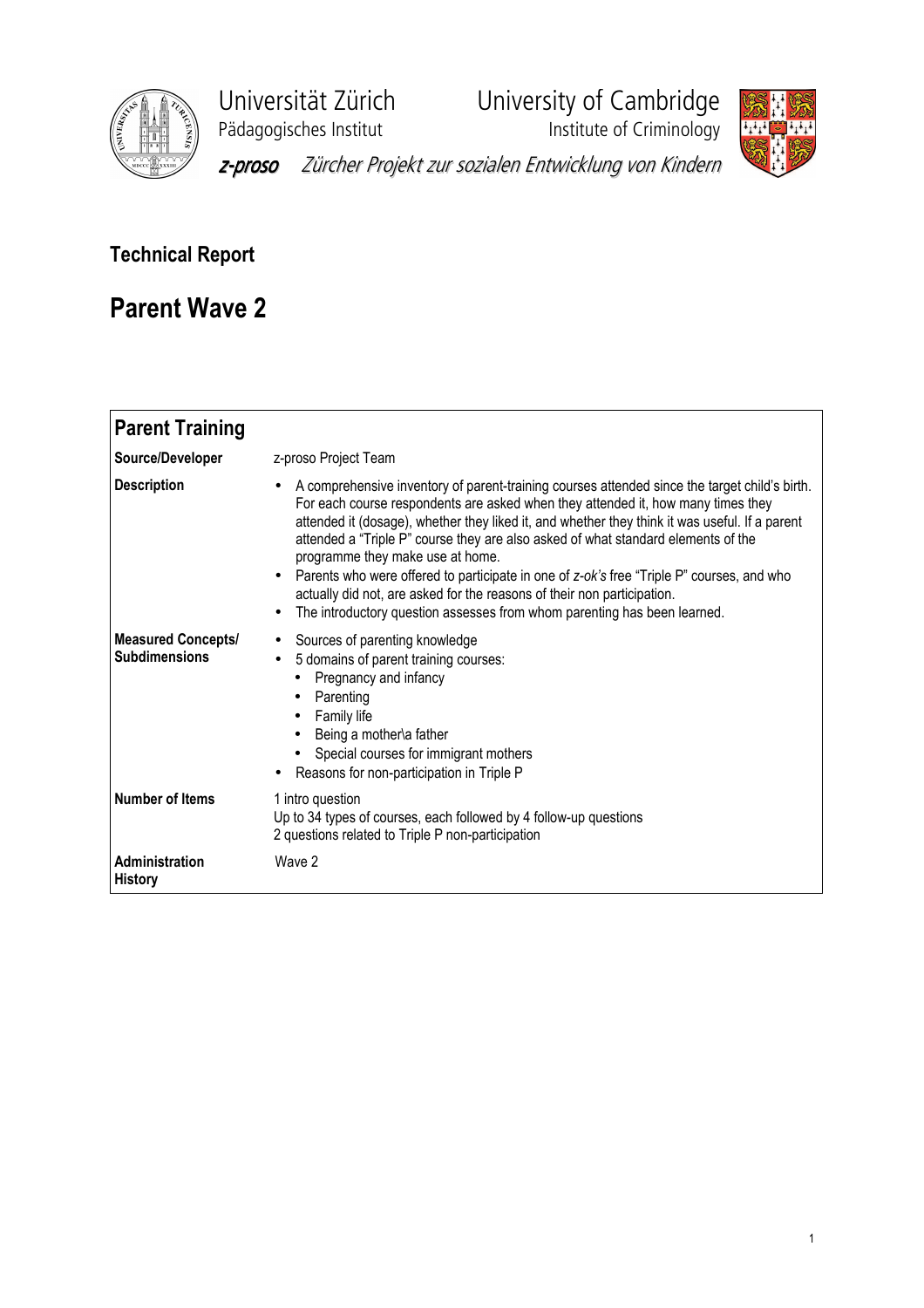| Sources of                            | <b>Sources of Parenting Knowledge</b> |                                                           |                   |                                    |                                      |                                 |       |                                                                                     |                        |  |
|---------------------------------------|---------------------------------------|-----------------------------------------------------------|-------------------|------------------------------------|--------------------------------------|---------------------------------|-------|-------------------------------------------------------------------------------------|------------------------|--|
| Parenting<br>Knowledge<br>$(P2_3000)$ |                                       | <b>Categories</b>                                         |                   |                                    | P2_3000_1<br>"My mother (by<br>law)" | P2 3000 12<br>"Trial and error" |       | P2 3000 5<br>"Books/Magazines"                                                      | P2 2015 4<br>"Friends" |  |
|                                       |                                       |                                                           |                   | Frequencies                        |                                      | Frequencies                     |       | Frequencies                                                                         | Frequencies            |  |
|                                       | <b>Migrant</b>                        |                                                           | N                 | 465                                |                                      | 363                             |       | 321                                                                                 | 293                    |  |
|                                       |                                       |                                                           | $\%$              | 55.8%                              |                                      | 48.5%                           |       | 48.1%                                                                               | 49.0%                  |  |
|                                       |                                       | Non-Migrant                                               | N                 | 369                                |                                      | 385                             |       | 346                                                                                 | 305                    |  |
|                                       |                                       |                                                           | $\%$              | 44.2%                              |                                      | 51.5%                           |       | 51.9%                                                                               | 51.0%                  |  |
|                                       | <b>Total</b>                          |                                                           | Ν                 | 834                                |                                      | 748                             |       | 667                                                                                 | 598                    |  |
|                                       |                                       |                                                           |                   |                                    |                                      |                                 |       |                                                                                     |                        |  |
|                                       |                                       | <b>Categories</b>                                         |                   |                                    | N(% )                                |                                 |       | <b>Categories</b>                                                                   | N(% )                  |  |
|                                       |                                       |                                                           |                   |                                    | Sources of                           |                                 |       |                                                                                     | Sources of             |  |
|                                       |                                       |                                                           |                   |                                    | Parenting                            |                                 |       |                                                                                     | Parenting              |  |
|                                       |                                       |                                                           |                   |                                    | Knowledge                            |                                 |       |                                                                                     | Knowledge              |  |
|                                       | 1                                     | "My mother (by law)"                                      |                   |                                    | 845 (71%)                            |                                 | 14    | "Intuition"                                                                         | 39 (3.3%)              |  |
|                                       | 12                                    | "Trial and error"                                         |                   |                                    | 759 (63.8%)                          |                                 | 16    | "Sister (in law)"                                                                   | 39 (3.3%)              |  |
|                                       | 5                                     |                                                           | "Books/Magazines" |                                    | 674 (56.6%)                          |                                 | 19    | "Professionals (practitioner, therapist<br>"Other parents/adults (neither relatives | 21 (1.8%)              |  |
|                                       | 4                                     | "Friends"                                                 |                   |                                    | 602 (50.6%)                          |                                 | 17    | nor friends)"                                                                       | 18 (1.5%)              |  |
|                                       | 6                                     | "Personal experience"                                     |                   |                                    | 511 (42.9%)                          |                                 | 18    | "Spouse/Partner"                                                                    | 18 (1.5%)              |  |
|                                       | 2                                     | "My father (by law)"                                      |                   |                                    | 422 (35.5%)                          |                                 | 90    | "Other"                                                                             | 17 (1.4%)              |  |
|                                       |                                       | "Information centers or                                   |                   |                                    |                                      |                                 |       | "Family/Other relatives (than                                                       |                        |  |
|                                       | 10                                    | helpdesks"                                                |                   |                                    | 355 (29.8%)                          |                                 | 15    | parents/siblings)"                                                                  | 16 (1.3%)              |  |
|                                       | 9                                     | "Courses or lectures"                                     |                   |                                    | 311 (26.1%)                          |                                 | 20    | "Child's own teacher"                                                               | $9(0.8\%)$             |  |
|                                       | 7                                     | "Own education (e.g., BA in<br><b>Education Science</b> " |                   |                                    | 238 (20.0%)                          |                                 | 21    | "Interview Partner's own<br>teacher/school"                                         | $3(0.3\%)$             |  |
|                                       | 11                                    | "Television/Videos"                                       |                   |                                    | 225 (18.9%)                          |                                 | 97    | "Does not apply"                                                                    | $2(0.2\%)$             |  |
|                                       | 3                                     | "Grandmother/Grandparents"                                |                   |                                    | 207 (17.4%)                          |                                 | 99    | "No answer/answer refused"                                                          | $1(0.1\%)$             |  |
|                                       |                                       |                                                           |                   | "Professional experience (e.g., as |                                      |                                 |       |                                                                                     |                        |  |
|                                       | 8                                     | a Kindergarten teacher"                                   |                   |                                    | 191 (16.1%)                          |                                 | 98    | "Don't know/ can't remember"                                                        | $0(0.0\%)$             |  |
|                                       |                                       |                                                           |                   |                                    |                                      |                                 | Total |                                                                                     | 1190 (100%)            |  |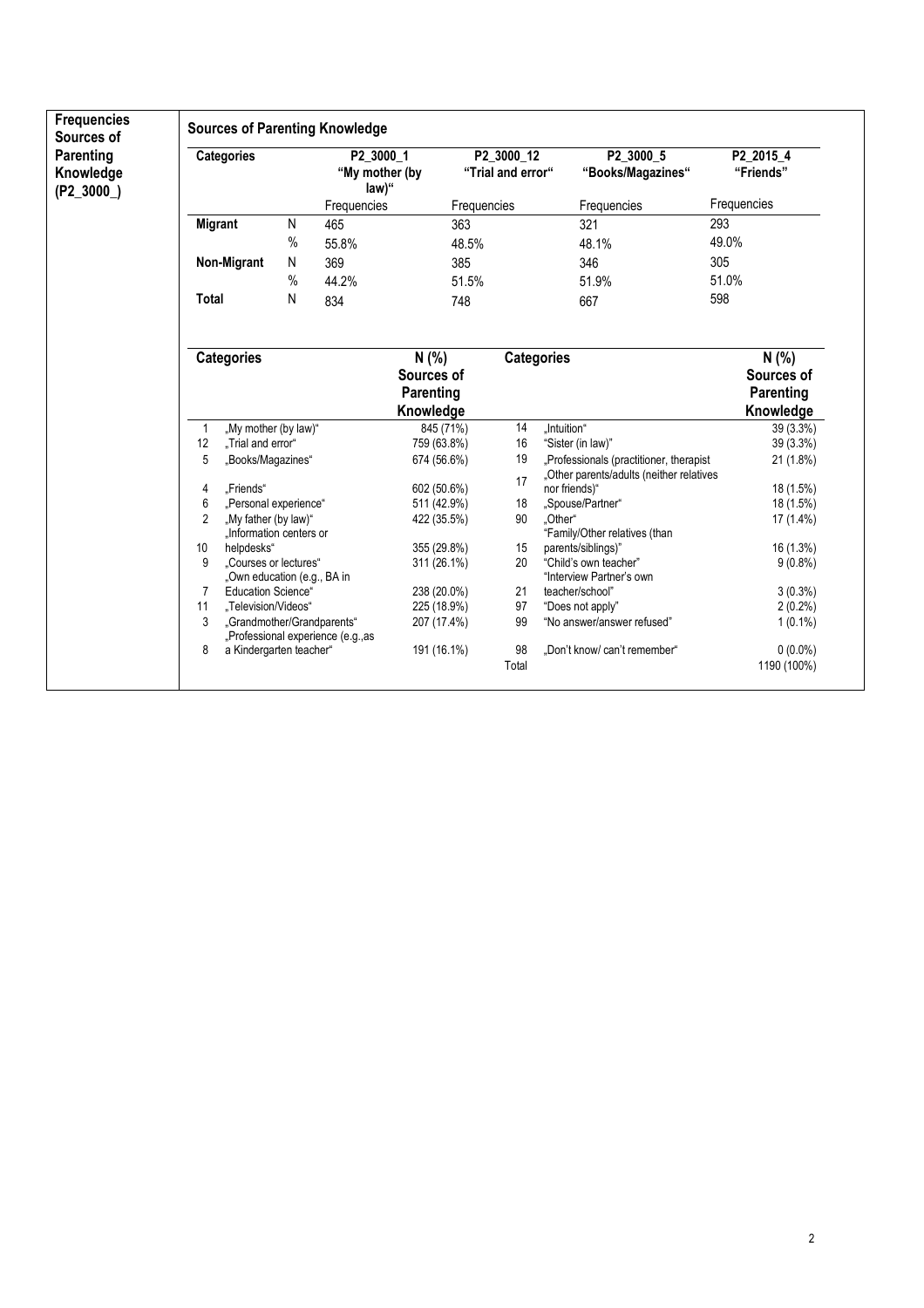| <b>Frequencies</b><br><b>Types of Parenting</b> |                   | <b>Types of Parenting Courses</b>      |           |                                  |                 |                         |                                                               |                 |                            |  |  |
|-------------------------------------------------|-------------------|----------------------------------------|-----------|----------------------------------|-----------------|-------------------------|---------------------------------------------------------------|-----------------|----------------------------|--|--|
| <b>Courses</b><br>$(P2_3400)$                   | <b>Categories</b> |                                        |           | P2_3400_3<br>"Birth preparation" |                 | P2 3400 9<br>"Triple-P" | P2_3400_5<br>"Baby massage,<br>breast feeding, baby<br>sling" |                 | P2_3400_4<br>"Infant care" |  |  |
|                                                 |                   |                                        |           | Frequencies                      | Frequencies     |                         | Frequencies                                                   | Frequencies     |                            |  |  |
|                                                 |                   | <b>Migrant</b>                         | ${\sf N}$ | 129                              | 88              |                         | $\overline{22}$                                               | $\overline{24}$ |                            |  |  |
|                                                 |                   |                                        | $\%$      | 35.6%                            | 40.7%           |                         | 32.4%                                                         | 46.2%           |                            |  |  |
|                                                 |                   | Non-Migrant                            | ${\sf N}$ | 233                              | 128             |                         | 46                                                            | 28              |                            |  |  |
|                                                 |                   |                                        | $\%$      | 64.4%                            | 59.3            |                         | 67.6%                                                         | 53.8%           |                            |  |  |
|                                                 | <b>Total</b>      |                                        | ${\sf N}$ | 362                              | 216             |                         | 68                                                            | 52              |                            |  |  |
|                                                 |                   |                                        |           |                                  |                 |                         |                                                               |                 |                            |  |  |
|                                                 |                   | <b>Categories</b>                      |           |                                  | $N$ (%)         |                         | <b>Categories</b>                                             |                 | $N(\%)$                    |  |  |
|                                                 |                   |                                        |           |                                  | <b>Types of</b> |                         |                                                               |                 | <b>Types of</b>            |  |  |
|                                                 |                   |                                        |           |                                  | Parenting       |                         |                                                               |                 | Parenting                  |  |  |
|                                                 |                   |                                        |           |                                  | <b>Courses</b>  |                         |                                                               |                 | <b>Courses</b>             |  |  |
|                                                 | 3                 | "Birth preparation"                    |           |                                  | 364 (57.2%)     | 15                      | "Learning techniques"                                         |                 | (0.8% )                    |  |  |
|                                                 | 9                 | "Triple-P"                             |           |                                  | 218 (34.3%)     | 28                      | "Single parent/Divorced fathers"                              |                 | $(0.8\%)$                  |  |  |
|                                                 |                   | "Baby massage, breast                  |           |                                  | 68 (10.7%)      | 34                      | "Other special courses for                                    |                 | $(0.6\%)$                  |  |  |
|                                                 | 5<br>4            | feeding, "baby sling"<br>"Infant care" |           |                                  | 52 (8.2%)       | 16                      | immigrants"<br>"Fidgeting, ADHD"                              |                 | $(0.5\%)$                  |  |  |
|                                                 |                   |                                        |           | "German language courses         | 48 (7.5%)       |                         | "Creative courses for parents and                             |                 | $(0.5\%)$                  |  |  |
|                                                 | 31                | for mother"                            |           |                                  |                 | 20                      | children (e.g., parent-child singing)"                        |                 |                            |  |  |
|                                                 | 17                | "Other parenting course"               |           |                                  | 39 (6.1%)       | 14                      | "School enrolment, homework"                                  |                 | $(0.3\%)$                  |  |  |
|                                                 | 21                | "Healthy Nutrition"                    |           |                                  | 32(5.0%)        | 19                      | "Transactional analysis for parents"                          |                 | $(0.3\%)$                  |  |  |
|                                                 |                   | "Being parents-staying a               |           |                                  | (4.2%)          |                         |                                                               |                 |                            |  |  |
|                                                 | 26                | couple"                                |           |                                  |                 | 30                      | "Other being-a-parent courses"                                |                 | $(0.3\%)$                  |  |  |
|                                                 | 18                | "Gordon Training"                      |           |                                  | $(4.1\%)$       | 7                       | "Maternal exhaustion"                                         |                 | $(0.2\%)$                  |  |  |
|                                                 |                   |                                        |           | "PEKIP (Prague Parent Child      | $(3.6\%)$       |                         | "STEP"                                                        |                 | $(0.2\%)$                  |  |  |
|                                                 | 1                 | Program)"                              |           |                                  |                 | 10 <sup>°</sup>         |                                                               |                 |                            |  |  |
|                                                 |                   |                                        |           | "Other pregnancy and infancy     | (3.5%)          |                         | "Siblings"                                                    |                 | (0.2%)                     |  |  |
|                                                 | 8                 | course"                                |           |                                  |                 | 23                      |                                                               |                 |                            |  |  |
|                                                 | 11                |                                        |           | "Setting boundaries, spoiling"   | (3.5%)          | 24                      | "Family budget"                                               |                 | $(0.2\%)$                  |  |  |
|                                                 | 13                | "Boys/Girls education"                 |           |                                  | (3.3%)          | 27                      | "Job and Family"                                              |                 | $(0.2\%)$                  |  |  |
|                                                 | 12                | "Defiance, "terrible twos"             |           |                                  | $(2.2\%)$       | 32                      | "Femmes Tische"                                               |                 | (0.2%                      |  |  |
|                                                 | 25                | "Other family-life courses"            |           |                                  | $(1.9\%)$       | 22                      | "Patchwork" families"                                         |                 | $(0.0\%)$                  |  |  |
|                                                 | $\overline{2}$    |                                        |           | "Courses for parents to be"      | $(1.1\%)$       | 29                      | "Adoption"                                                    |                 | $(0.0\%)$                  |  |  |
|                                                 |                   |                                        |           | "Questions/problems related      | $(1.1\%)$       |                         |                                                               |                 |                            |  |  |
|                                                 | 6                 | to the baby"                           |           |                                  |                 | 33                      | "ElzuKi"                                                      |                 | $(0.0\%)$                  |  |  |
|                                                 |                   |                                        |           |                                  |                 | Total                   |                                                               |                 | 1190 (100%)                |  |  |